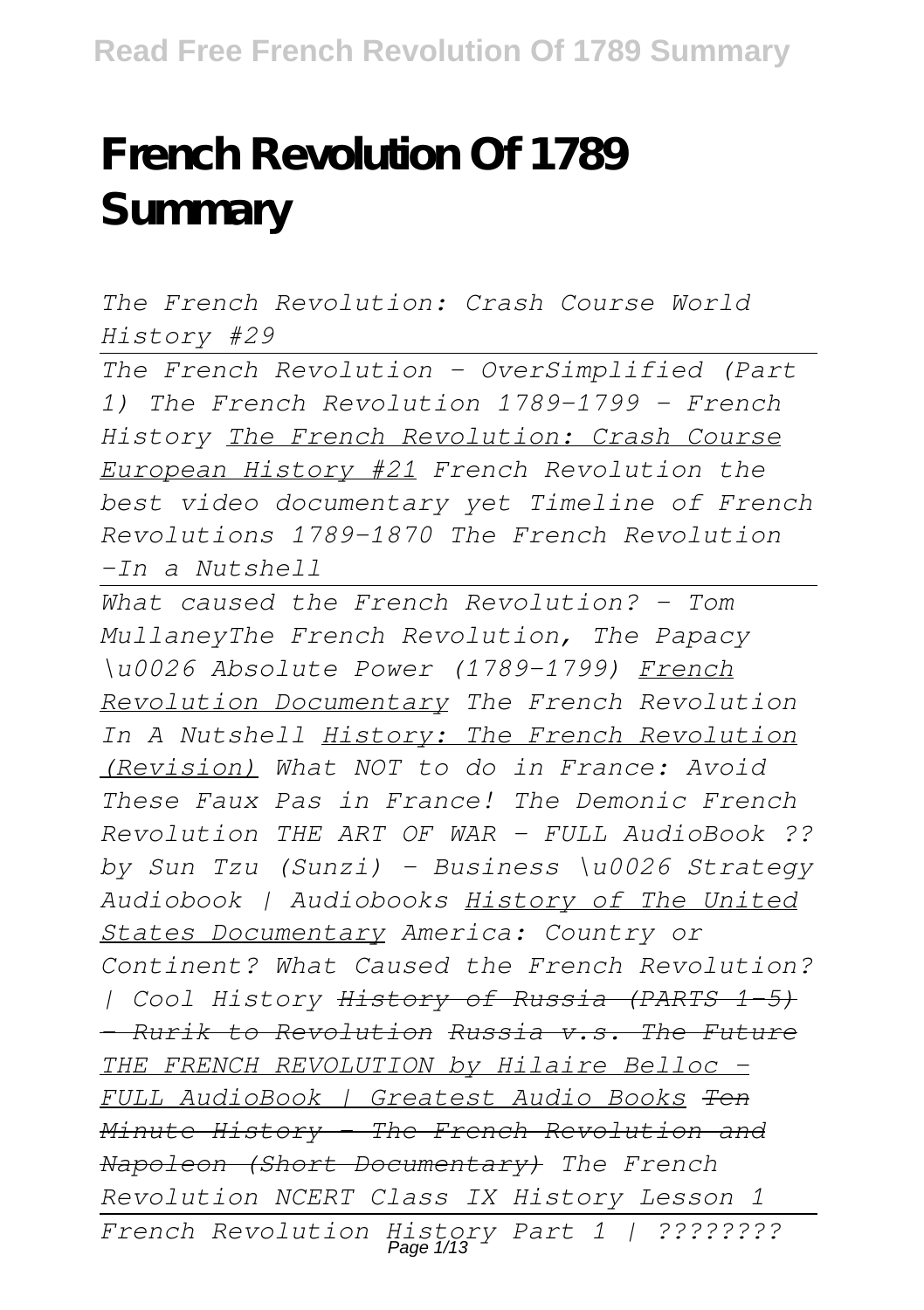*??????? ?????? ????? 1 | Tamil*

*The Estates General of 1789 (French Revolution: Part 2)The Coming of the French Revolution Declaration of the Rights of Man and the Citizen (French Revolution: Part 4) Strategy of Protest and Revolution 2: The French Revolution, 1789 French Revolution Of 1789 Summary*

*The French Revolution was a watershed event in modern European history that began in 1789 and ended in the late 1790s with the ascent of Napoleon Bonaparte. During this period, French citizens...*

# *French Revolution: Timeline, Causes & Summary - HISTORY*

*French Revolution, also called Revolution of 1789, revolutionary movement that shook France between 1787 and 1799 and reached its first climax there in 1789—hence the conventional term "Revolution of 1789," denoting the end of the ancien régime in France and serving also to distinguish that event from the later French revolutions of 1830 and 1848.*

# *French Revolution | History, Summary, Timeline, Causes ...*

*The French Revolution (French: Révolution française [?ev?lysj?? f???s??z]) began in May 1789 when the Ancien Régime was abolished in favour of a constitutional monarchy.Its replacement in September 1792 by the First*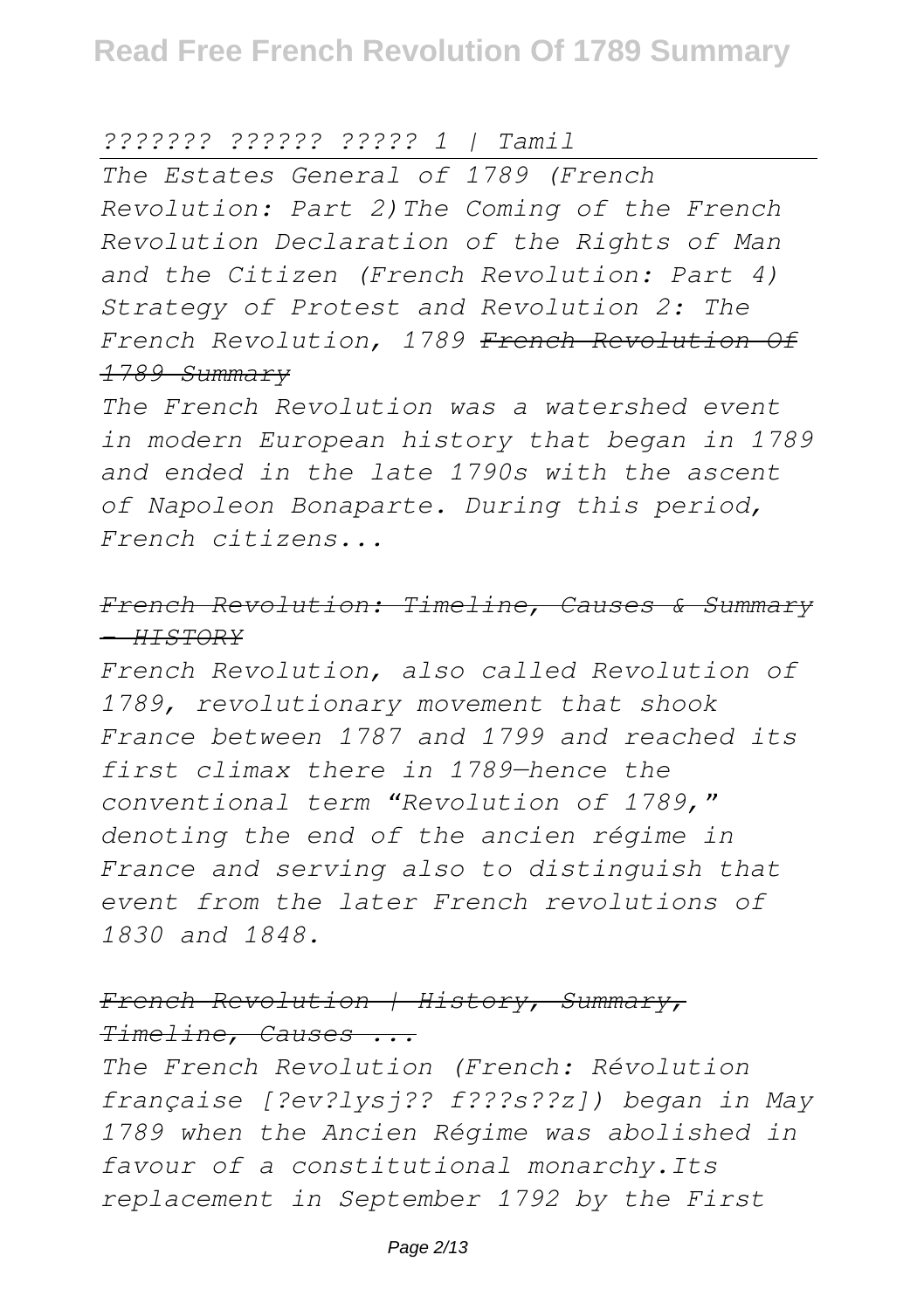*French Republic led to the execution of Louis XVI in January 1793, and an extended period of political turmoil. This culminated in the appointment of Napoleon as First ...*

#### *French Revolution - Wikipedia*

*The French Revolution (1789–1799) Feudalism and Unfair Taxation No one factor was directly responsible for the French Revolution. Years of feudal oppression and fiscal mismanagement contributed to a French society that was ripe for revolt.*

# *The French Revolution (1789–1799): Brief Overview | SparkNotes*

*The French Revolution, also known as the Revolution of 1789, was the revolutionary movement that shook France between 1787 and 1799 and reached its first climax in 1789. Hence the conventional term "1789 Revolution", which denotes the end of the Old Regime in France and also serves to distinguish that event from the later French revolutions of 1830 and 1848.*

# *French Revolution | What was, summary, characteristics ...*

*Summary of the French Revolution The French Revolution was a watershed event in human history which lasted for around a decade from 5th May 1789 to 9th November 1799. Caused primarily due to a financial crisis, it began with the Storming of the Bastille and ended with the Coup of 18th Brumaire.* Page 3/13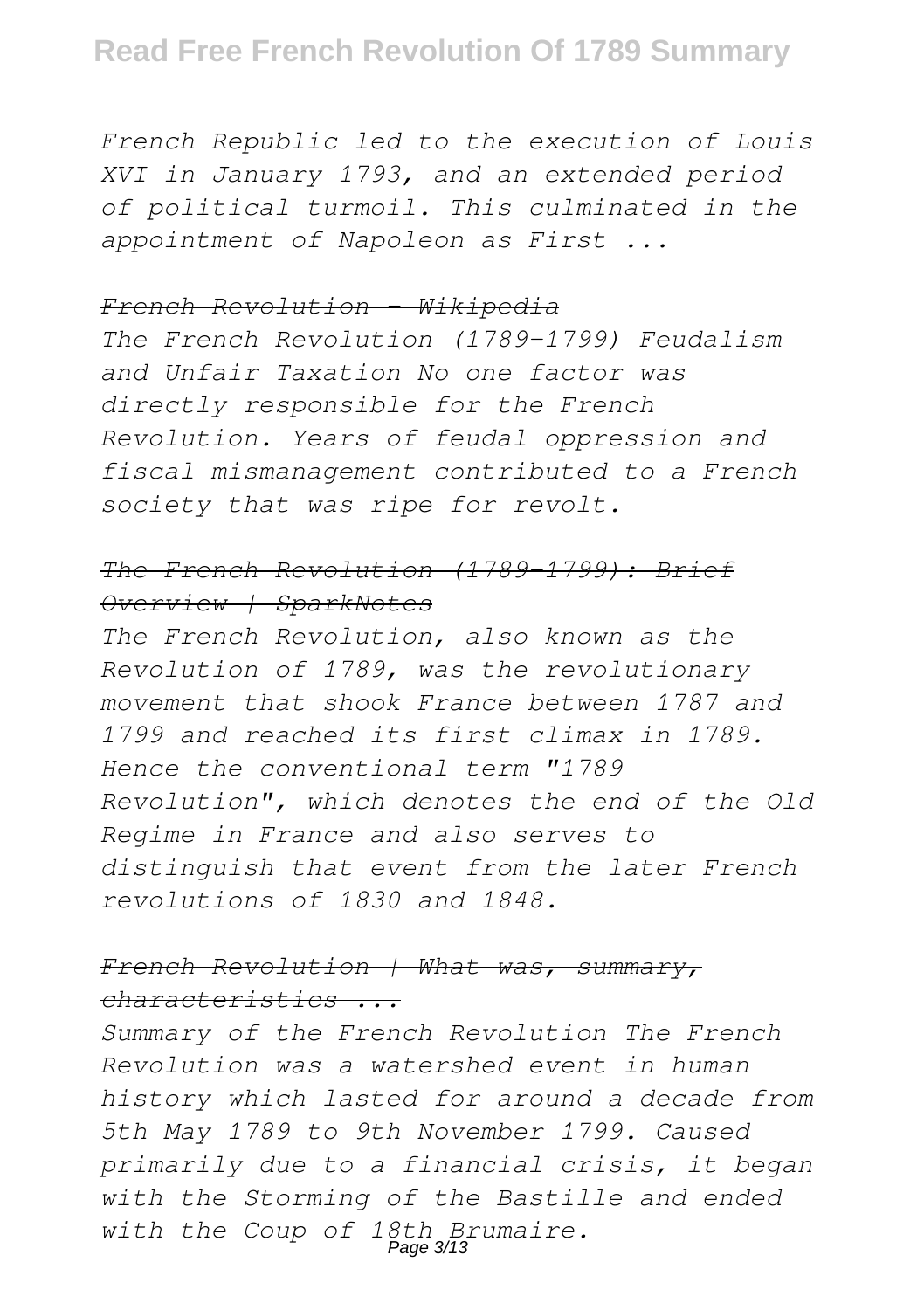# *Summary of the French Revolution | Learnodo Newtonic*

*The French Revolution (French: Révolution française [?ev?lysj?? f???s??z]) began in May 1789 when the Ancien Régime was abolished in favour of a constitutional monarchy. Its replacement in September 1792 by the First French Republic led to the execution of Louis XVI in January 1793, and an extended period of political turmoil.*

#### *French Revolution - Wikipedia*

*The French Revolution that took place from 1789 to 1799 was a crucial period in the history of French, European and Western Civilizations. The uprising that brought the regime of King Louis XVI to its end is known as the French Revolution. This was the phase, when absolute monarchy was overthrown and Republicanism took its place.*

# *Summary of French Revolution Research Paper - 503 Words*

*The French Revolution began in 1789 as a popular movement to reform the 'absolute' rule of the monarch, Louis XVI. However, by 1793 France was in the grip of the 'Terror', and in 1804 France...*

# *The French Revolution - Popular protests through time ...*

*Between 1789 and 1802, France was wracked by a revolution which radically changed the* Page 4/13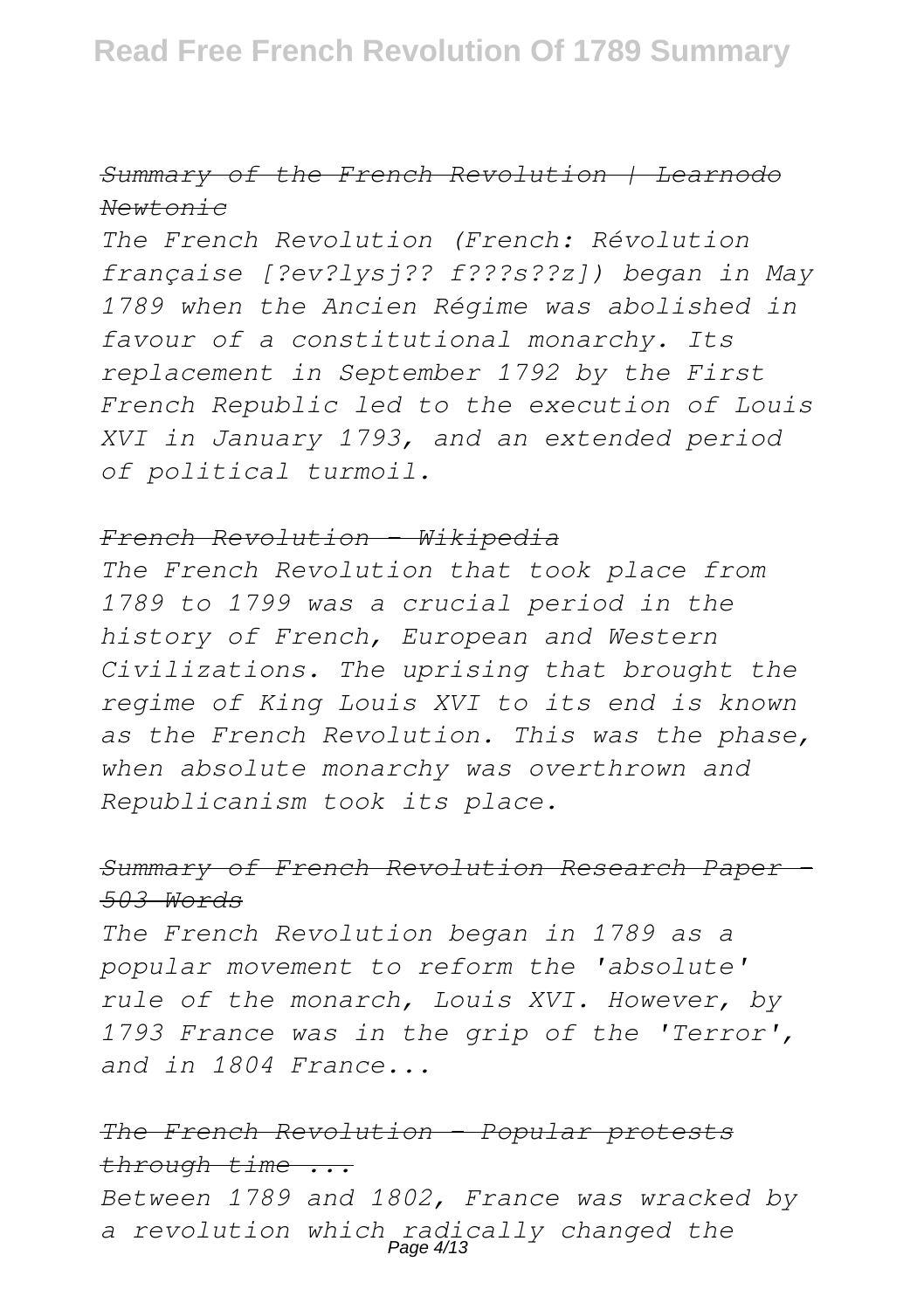*government, administration, military, and culture of the nation as well as plunging Europe into a series of wars.*

#### *A Beginner's Guide to the French Revolution*

*The Age of Revolution: Europe 1789-1848 by British historian Eric Hobsbawm looks at the effects of the French and Industrial Revolutions. He coined the term "Twin Revolution" to emphasize how the ideological changes of the French Revolution (1789-1799) synergized with the technological advancements of the Industrial Revolution (1780 to 1840).*

#### *The Age Of Revolution: Europe 1789-1848 Summary*

*French revolution started in 1789. The series of events started by the middle class shaken the upper classes. The people revolted against the cruel regime of monarchy. This revolution put forward the ideas of liberty, fraternity, and equality.*

# *Notes of Ch 1 French Revolution| Class 9th History*

*French Revolution - French Revolution - Events of 1789: The Estates-General met at Versailles on May 5, 1789. They were immediately divided over a fundamental issue: should they vote by head, giving the advantage to the Third Estate, or by estate, in which case the two privileged orders of the realm might outvote the third?* Page 5/13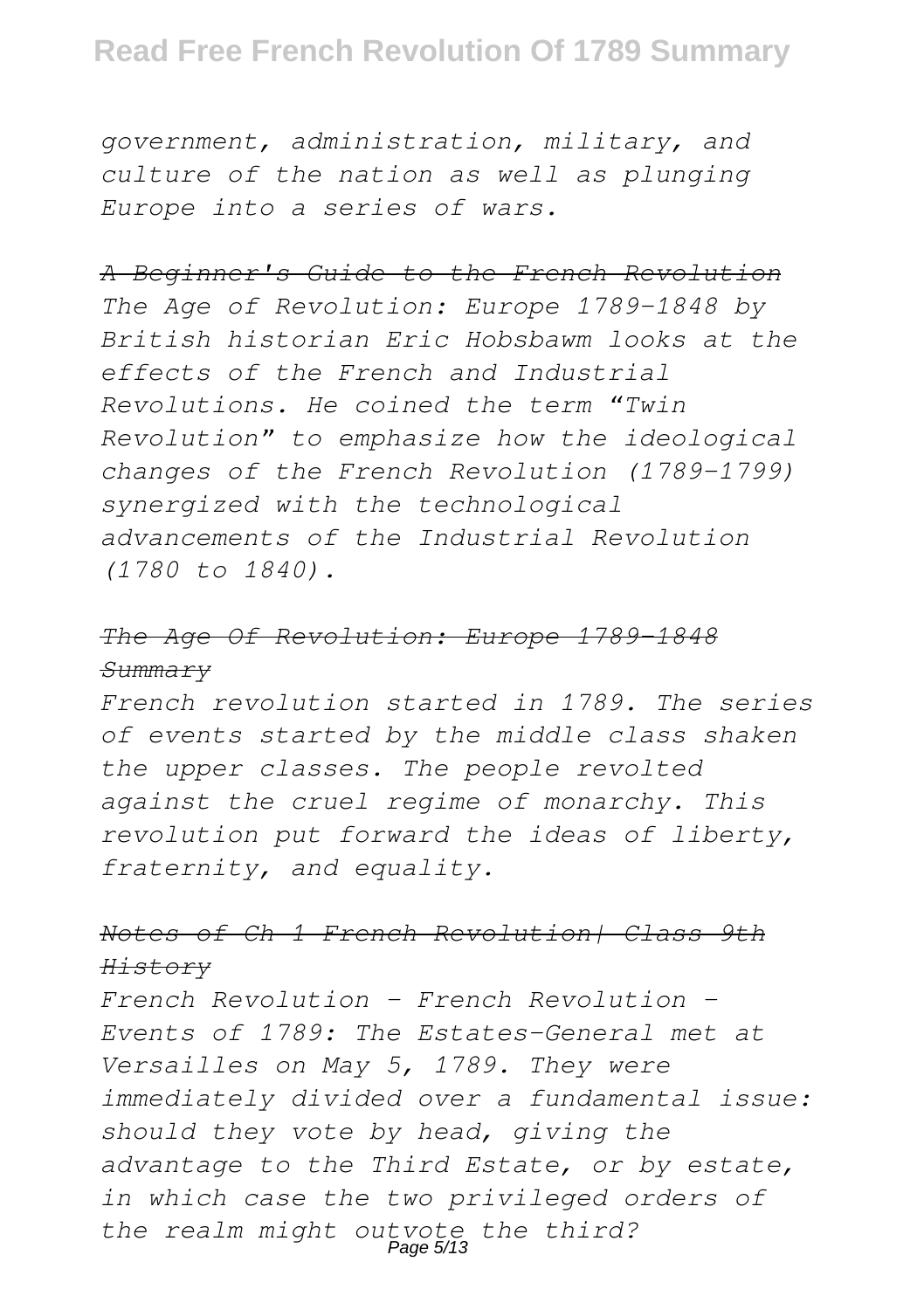# *French Revolution - Events of 1789 | Britannica*

*The French Revolution was a watershed event in world history that lasted from 1789 to 1799.*

# *10 Major Effects of the French Revolution | Learnodo Newtonic*

*From a general summary to chapter summaries to explanations of famous quotes, the SparkNotes The French Revolution (1789–1799) Study Guide has everything you need to ace quizzes, tests, and essays.*

# *The French Revolution (1789–1799): Study Guide | SparkNotes*

*The French Revolution produced French Revolution Summary Essay On Once More To The Lake many changes both in France and in Europe as a whole. The Declaration of the Rights of Man and Citizen (1789) could be argued to have laid the foundations for the human rights we know today [CITATION ESt10 l 2057] . 11.10.2019 · The French Revolution is often considered to be one of the most significant ...*

# *French Revolution Summary Essay On Once More To The Lake*

*The French changed into a revolution in France and called the French Revolution, it happened from 1789 to 1799. It caused the* stop of the monarchy and plenty of wars. King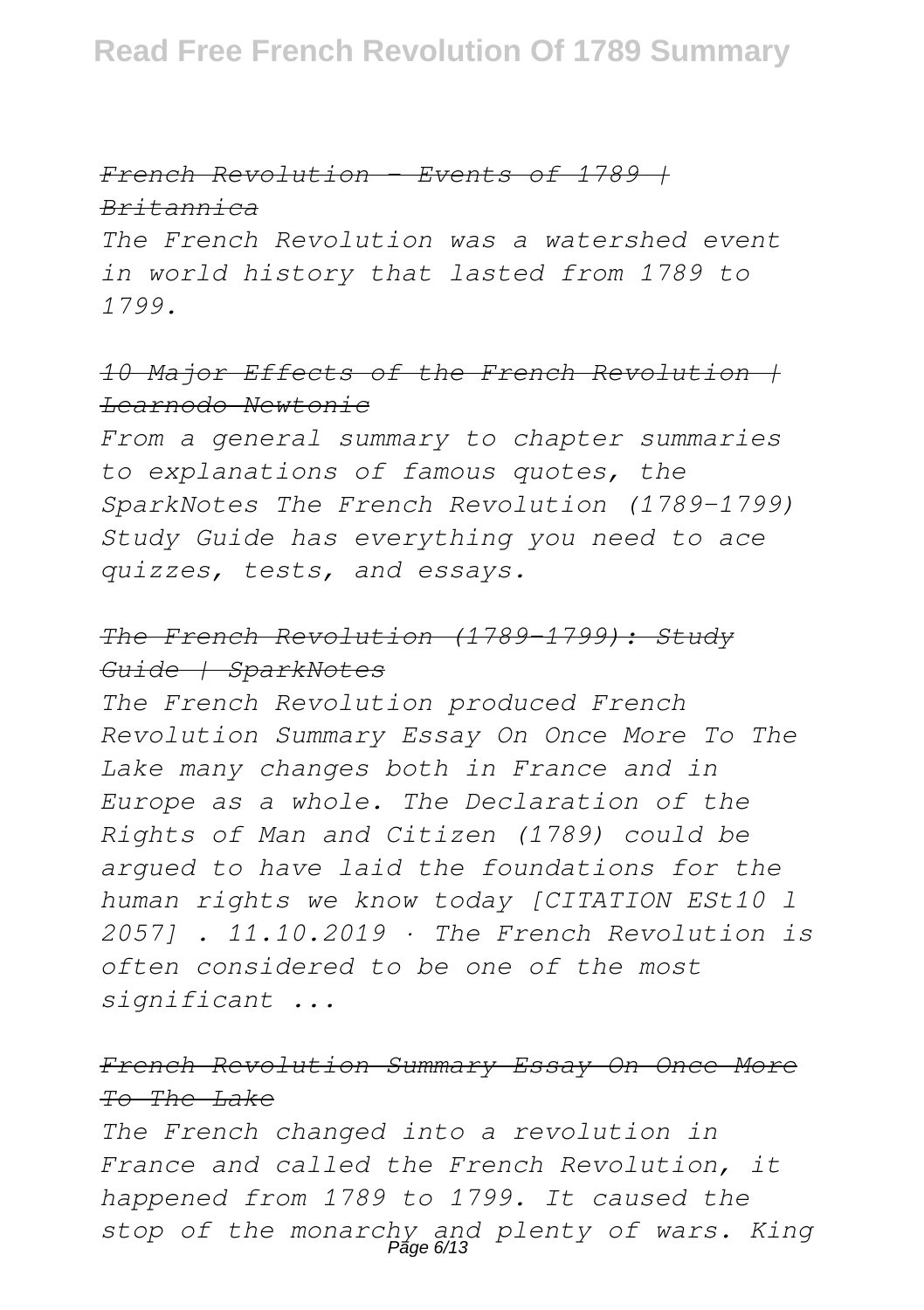# **Read Free French Revolution Of 1789 Summary**

*Louis XVI began this in 1793. The revolution came to an end when Napoleon Bonaparte got power in November 1799.*

# *What is French Revolution? What were the Reasons Behind ...*

*The revolutionary decrees passed by the Assembly in August 1789 culminated in The Declaration of the Rights of Man and of the Citizen. Following poor harvests, the deregulation of the grain market implemented by Turgot, Louis XVI 's Controller-General of Finances, in 1774, was a main cause of the famine which led to the Flour War in 1775.*

*The French Revolution: Crash Course World History #29*

*The French Revolution - OverSimplified (Part 1) The French Revolution 1789-1799 - French History The French Revolution: Crash Course European History #21 French Revolution the best video documentary yet Timeline of French Revolutions 1789-1870 The French Revolution -In a Nutshell* 

*What caused the French Revolution? - Tom MullaneyThe French Revolution, The Papacy \u0026 Absolute Power (1789-1799) French Revolution Documentary The French Revolution In A Nutshell History: The French Revolution (Revision) What NOT to do in France: Avoid These Faux Pas in France! The Demonic French*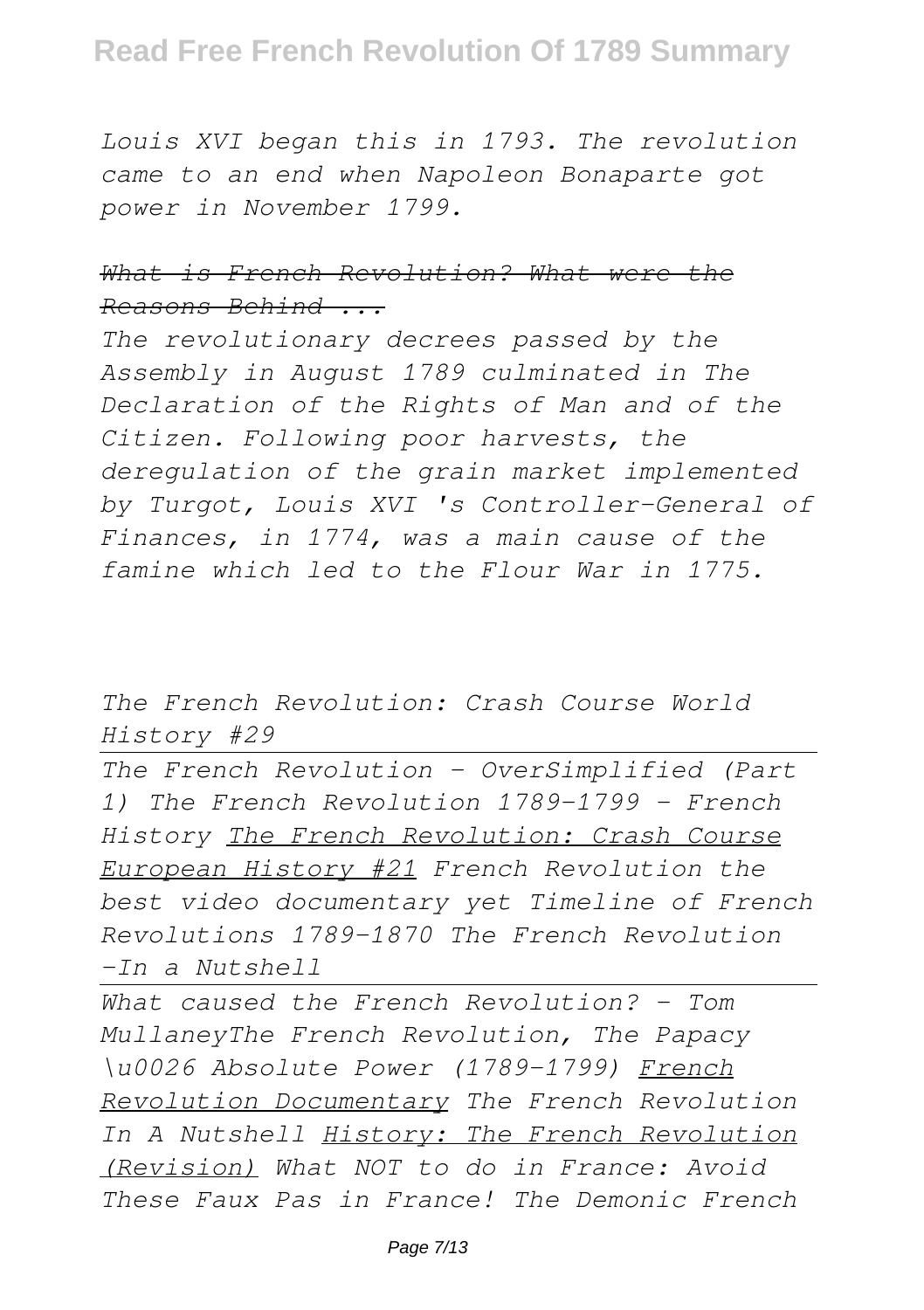*Revolution THE ART OF WAR - FULL AudioBook ?? by Sun Tzu (Sunzi) - Business \u0026 Strategy Audiobook | Audiobooks History of The United States Documentary America: Country or Continent? What Caused the French Revolution? | Cool History History of Russia (PARTS 1-5) - Rurik to Revolution Russia v.s. The Future THE FRENCH REVOLUTION by Hilaire Belloc - FULL AudioBook | Greatest Audio Books Ten Minute History - The French Revolution and Napoleon (Short Documentary) The French Revolution NCERT Class IX History Lesson 1 French Revolution History Part 1 | ???????? ??????? ?????? ????? 1 | Tamil*

*The Estates General of 1789 (French Revolution: Part 2)The Coming of the French Revolution Declaration of the Rights of Man and the Citizen (French Revolution: Part 4) Strategy of Protest and Revolution 2: The French Revolution, 1789 French Revolution Of 1789 Summary*

*The French Revolution was a watershed event in modern European history that began in 1789 and ended in the late 1790s with the ascent of Napoleon Bonaparte. During this period, French citizens...*

*French Revolution: Timeline, Causes & Summary - HISTORY*

*French Revolution, also called Revolution of 1789, revolutionary movement that shook France between 1787 and 1799 and reached its first climax there in 1789—hence the*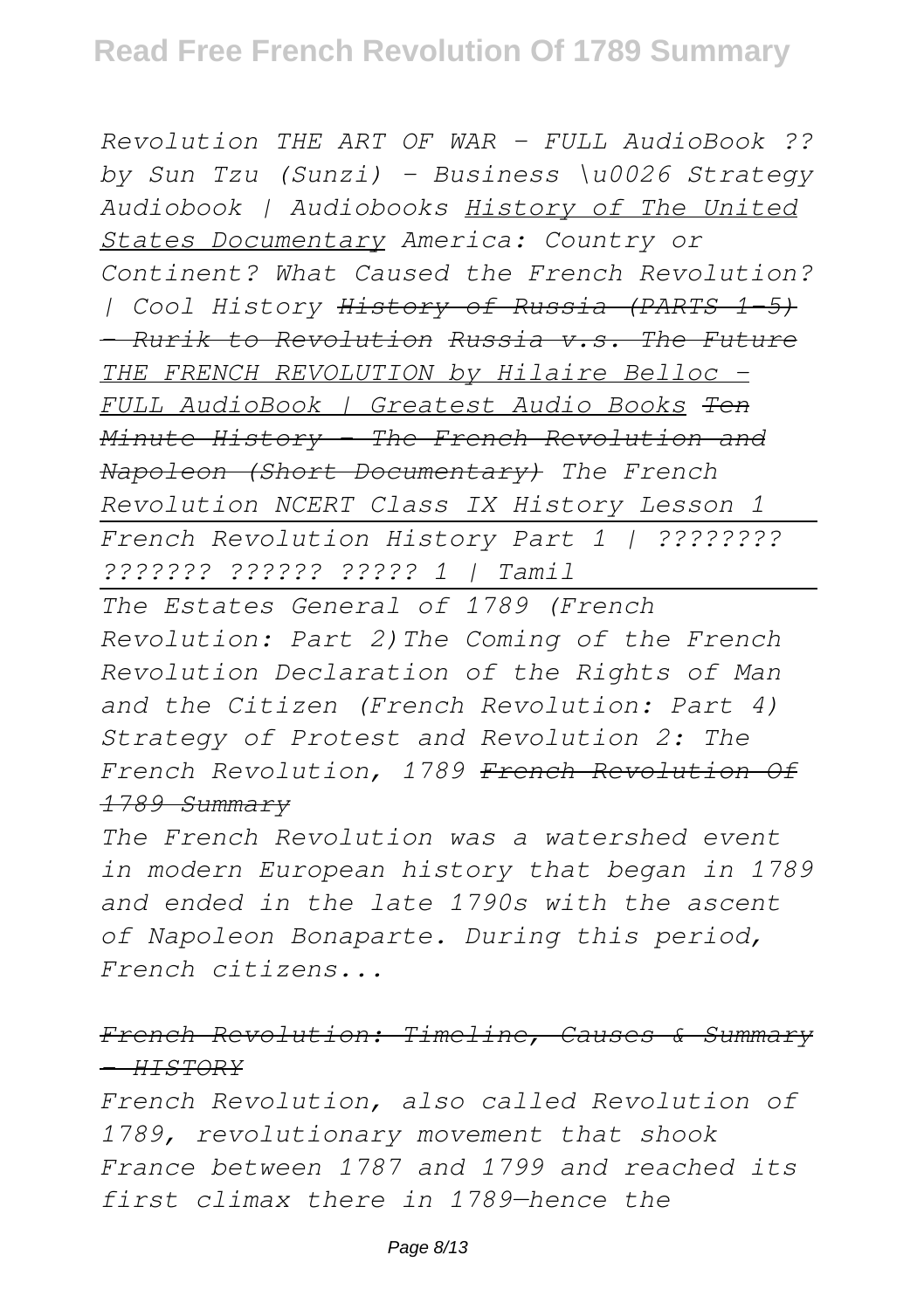*conventional term "Revolution of 1789," denoting the end of the ancien régime in France and serving also to distinguish that event from the later French revolutions of 1830 and 1848.*

# *French Revolution | History, Summary, Timeline, Causes ...*

*The French Revolution (French: Révolution française [?ev?lysj?? f???s??z]) began in May 1789 when the Ancien Régime was abolished in favour of a constitutional monarchy.Its replacement in September 1792 by the First French Republic led to the execution of Louis XVI in January 1793, and an extended period of political turmoil. This culminated in the appointment of Napoleon as First ...*

#### *French Revolution - Wikipedia*

*The French Revolution (1789–1799) Feudalism and Unfair Taxation No one factor was directly responsible for the French Revolution. Years of feudal oppression and fiscal mismanagement contributed to a French society that was ripe for revolt.*

# *The French Revolution (1789–1799): Brief Overview | SparkNotes*

*The French Revolution, also known as the Revolution of 1789, was the revolutionary movement that shook France between 1787 and 1799 and reached its first climax in 1789. Hence the conventional term "1789 Revolution", which denotes the end of the Old* Page 9/13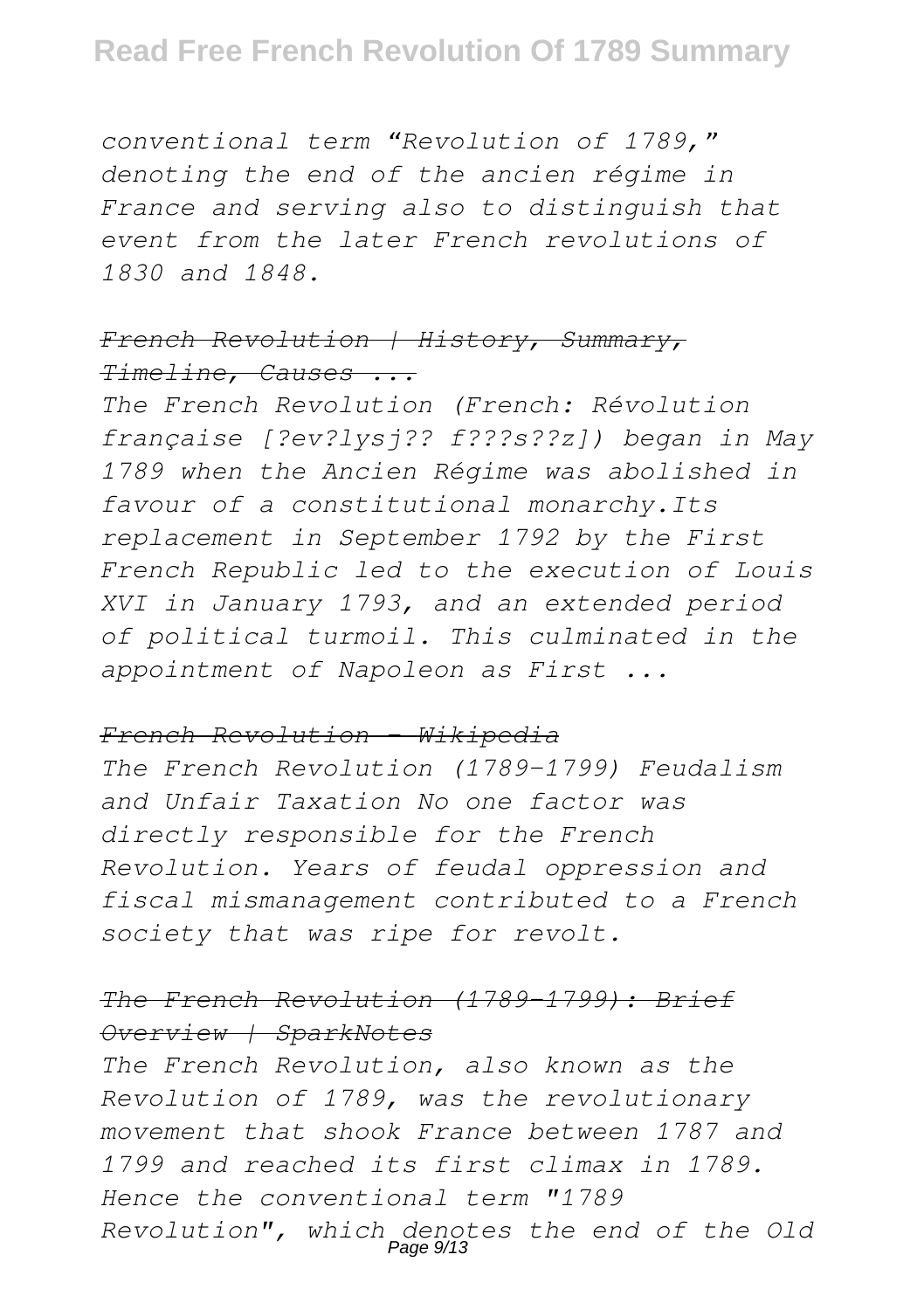# **Read Free French Revolution Of 1789 Summary**

*Regime in France and also serves to distinguish that event from the later French revolutions of 1830 and 1848.*

# *French Revolution | What was, summary, characteristics ...*

*Summary of the French Revolution The French Revolution was a watershed event in human history which lasted for around a decade from 5th May 1789 to 9th November 1799. Caused primarily due to a financial crisis, it began with the Storming of the Bastille and ended with the Coup of 18th Brumaire.*

# *Summary of the French Revolution | Learnodo Newtonic*

*The French Revolution (French: Révolution française [?ev?lysj?? f???s??z]) began in May 1789 when the Ancien Régime was abolished in favour of a constitutional monarchy. Its replacement in September 1792 by the First French Republic led to the execution of Louis XVI in January 1793, and an extended period of political turmoil.*

#### *French Revolution - Wikipedia*

*The French Revolution that took place from 1789 to 1799 was a crucial period in the history of French, European and Western Civilizations. The uprising that brought the regime of King Louis XVI to its end is known as the French Revolution. This was the phase, when absolute monarchy was overthrown and Republicanism took its place.* Page 10/13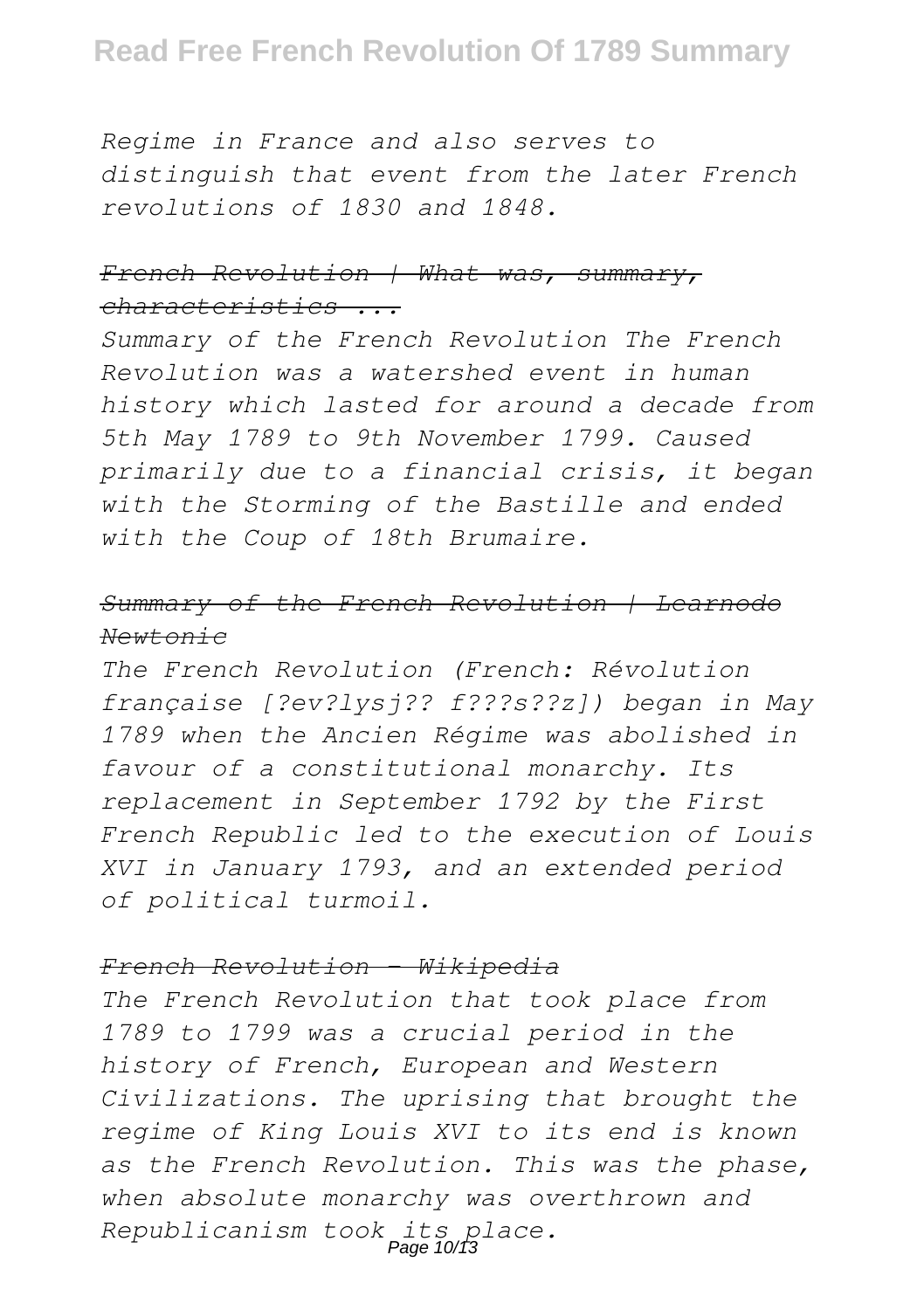# *Summary of French Revolution Research Paper - 503 Words*

*The French Revolution began in 1789 as a popular movement to reform the 'absolute' rule of the monarch, Louis XVI. However, by 1793 France was in the grip of the 'Terror', and in 1804 France...*

#### *The French Revolution - Popular protests through time ...*

*Between 1789 and 1802, France was wracked by a revolution which radically changed the government, administration, military, and culture of the nation as well as plunging Europe into a series of wars.*

*A Beginner's Guide to the French Revolution The Age of Revolution: Europe 1789-1848 by British historian Eric Hobsbawm looks at the effects of the French and Industrial Revolutions. He coined the term "Twin Revolution" to emphasize how the ideological changes of the French Revolution (1789-1799) synergized with the technological advancements of the Industrial Revolution (1780 to 1840).*

# *The Age Of Revolution: Europe 1789-1848 Summary*

*French revolution started in 1789. The series of events started by the middle class shaken the upper classes. The people revolted against the cruel regime of monarchy. This* Page 11/13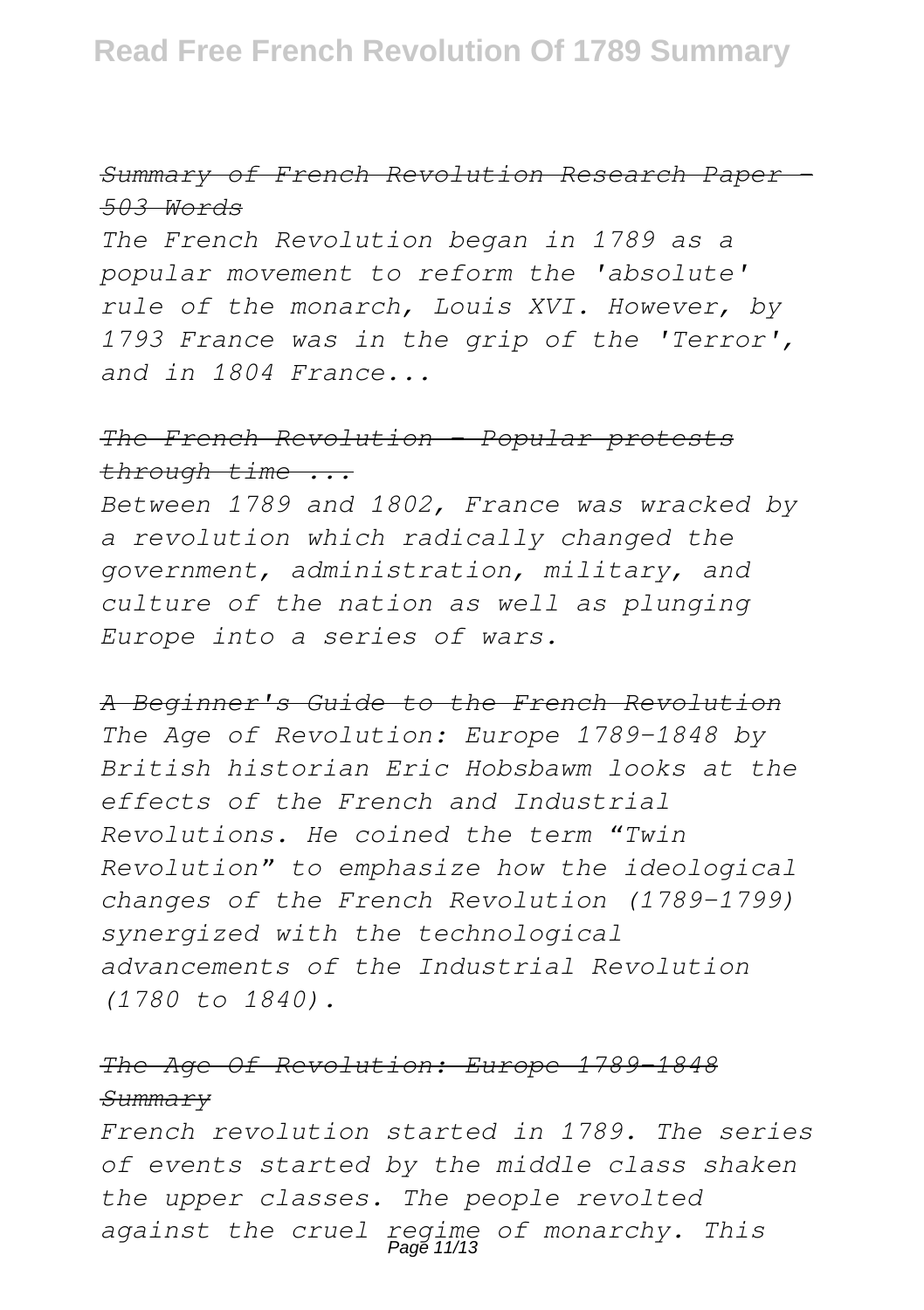*revolution put forward the ideas of liberty, fraternity, and equality.*

# *Notes of Ch 1 French Revolution| Class 9th History*

*French Revolution - French Revolution - Events of 1789: The Estates-General met at Versailles on May 5, 1789. They were immediately divided over a fundamental issue: should they vote by head, giving the advantage to the Third Estate, or by estate, in which case the two privileged orders of the realm might outvote the third?*

# *French Revolution - Events of 1789 | Britannica*

*The French Revolution was a watershed event in world history that lasted from 1789 to 1799.*

# *10 Major Effects of the French Revolution | Learnodo Newtonic*

*From a general summary to chapter summaries to explanations of famous quotes, the SparkNotes The French Revolution (1789–1799) Study Guide has everything you need to ace quizzes, tests, and essays.*

# *The French Revolution (1789–1799): Study Guide | SparkNotes*

*The French Revolution produced French Revolution Summary Essay On Once More To The Lake many changes both in France and in Europe as a whole. The Declaration of the* Page 12/13